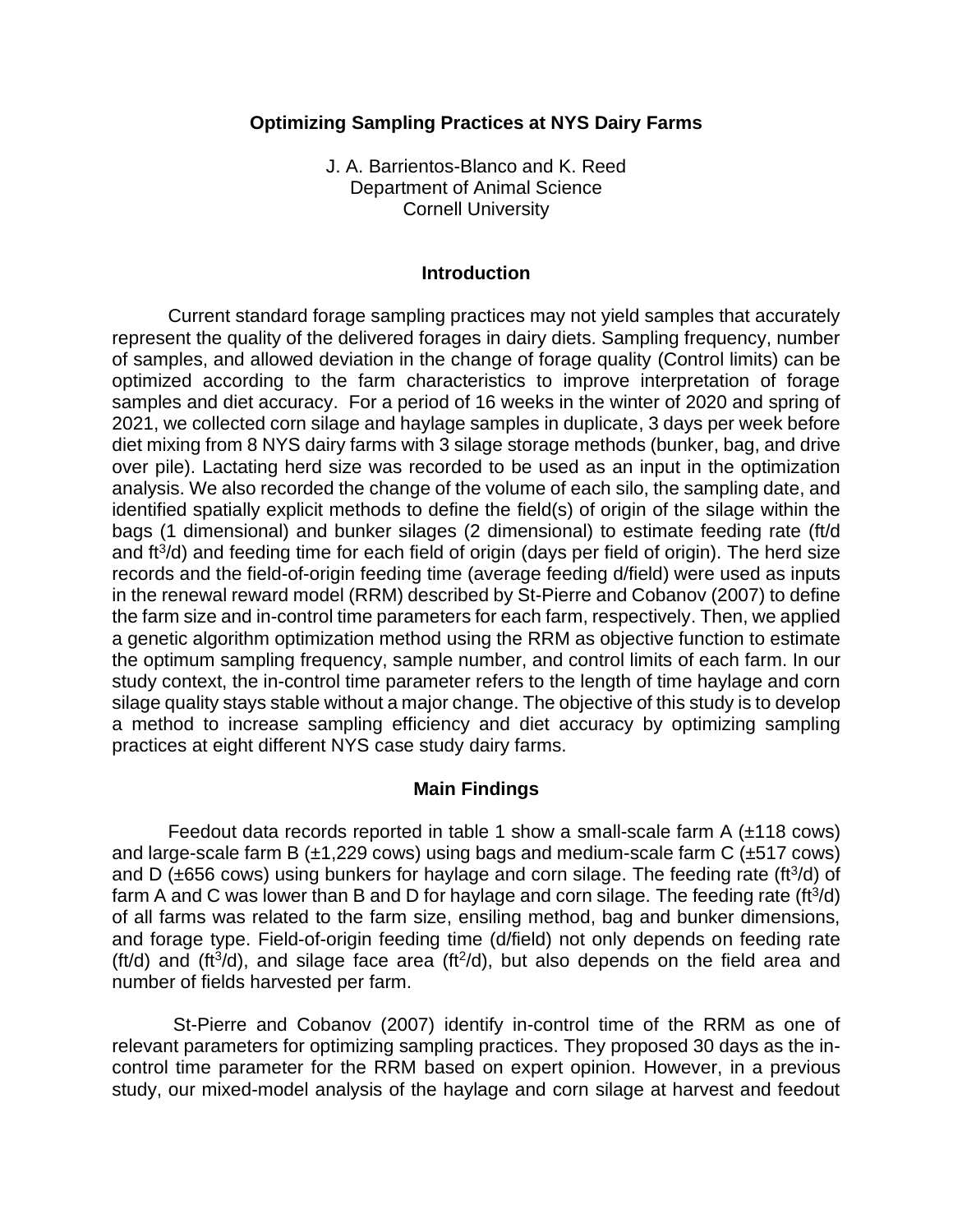identified field-of-origin as a primary contributor to variation in forage composition. Thus, haylage and corn silage composition is expected to change with the field of origin. For this reason, we propose the average field-of-origin feeding time (d/field) as in-control time (d) parameter of the RRM.

| Ingredient  | Farm | <b>Number</b><br>of cows | Ensiling<br>type | Feeding<br>rate (ft/d) | Silage face<br>area $(ft2)$ | Feeding<br>rate $(ft^3/d)$ | Field-of-origin feeding<br>time (d/field) |
|-------------|------|--------------------------|------------------|------------------------|-----------------------------|----------------------------|-------------------------------------------|
| Haylage     | A    | 118                      | Bag              | 1.7                    | 64                          | 109                        | 7 (1 - 16)                                |
|             | B    | 1229                     | Bag              | 3.7                    | 154                         | 554                        | $4(1 - 13)$                               |
|             | C    | 517                      | <b>Bunker</b>    | 1.0                    | 271                         | 301                        | $13(5 - 16)$                              |
|             | D    | 656                      | <b>Bunker</b>    | 1.7                    | 518                         | 601                        | $6(1 - 2)$                                |
| Corn Silage | A    | 118                      | Bag              | 3.4                    | 64                          | 215                        | $18(5 - 33)$                              |
|             | B    | 1229                     | Bag              | 11.4                   | 154                         | 1762                       | $6(1 - 13)$                               |
|             | C    | 517                      | <b>Bunker</b>    | 1.3                    | 438                         | 632                        | $7(1 - 24)$                               |
|             | D    | 656                      | <b>Bunker</b>    | 0.8                    | 1251                        | 1,131                      | $6(1 - 13)$                               |

Table 1. Farm herd size, ensiling method, feeding rates, and silage area of sampled haylage and corn silage.

Optimum sampling practices estimated by optimizing the RRM were different for each farm when we set the in-control time equal to the average field-of-origin feeding time (d/field) and farm herd size equal to the average lactating cow number (Table 2). Consistent with the number of samples proposed by St-Pierre and Cobanov (2007), our results suggest the optimum number of samples is 2 samples per sampling time for all farms, ensiling methods, and forage ingredients. A larger number of cows and shorter in-control time increased the optimum sampling frequency. The optimum sampling frequencies using the field-of-origin feeding time to parameterize the RRM were consistent with sampling frequencies suggested by St-Pierre and Cobanov (2007). However, the optimum control limits were lower than the proposed by St-Pierre and Cobanov (2007). Lower control limits increase the number of samples out of the stable composition range and but could yield more accurate and consistent diets. Total quality cost (\$/d) in table 2 refers to the sum of the costs required to collect samples, sample analyze sample composition, and adjust diets, as well as expected changes in milk production. Consistent with St-Pierre and Cobanov (2007), the total quality cost (\$/d) increased with the increase of herd size. However, the total quality cost estimated using the field-of-origin feeding time were higher than the total quality cost estimated by St-Pierre and Cobanov (2007). This result is due to the shorter in-control time inputs that we estimated based on the expected frequency of changing the field-of-origin.

# **Take Home Message**

The optimal number of samples for each farm, regardless to the herd size, field feeding time, ensiling method, and type of forage is 2 samples per sampling time. Optimal sampling frequency increases with the increase in the herd size. Shorter values for the in-control parameter decreases the allowed deviation in the change of forage quality. Our estimates of the field-of-origin feeding time suggest that these values vary between